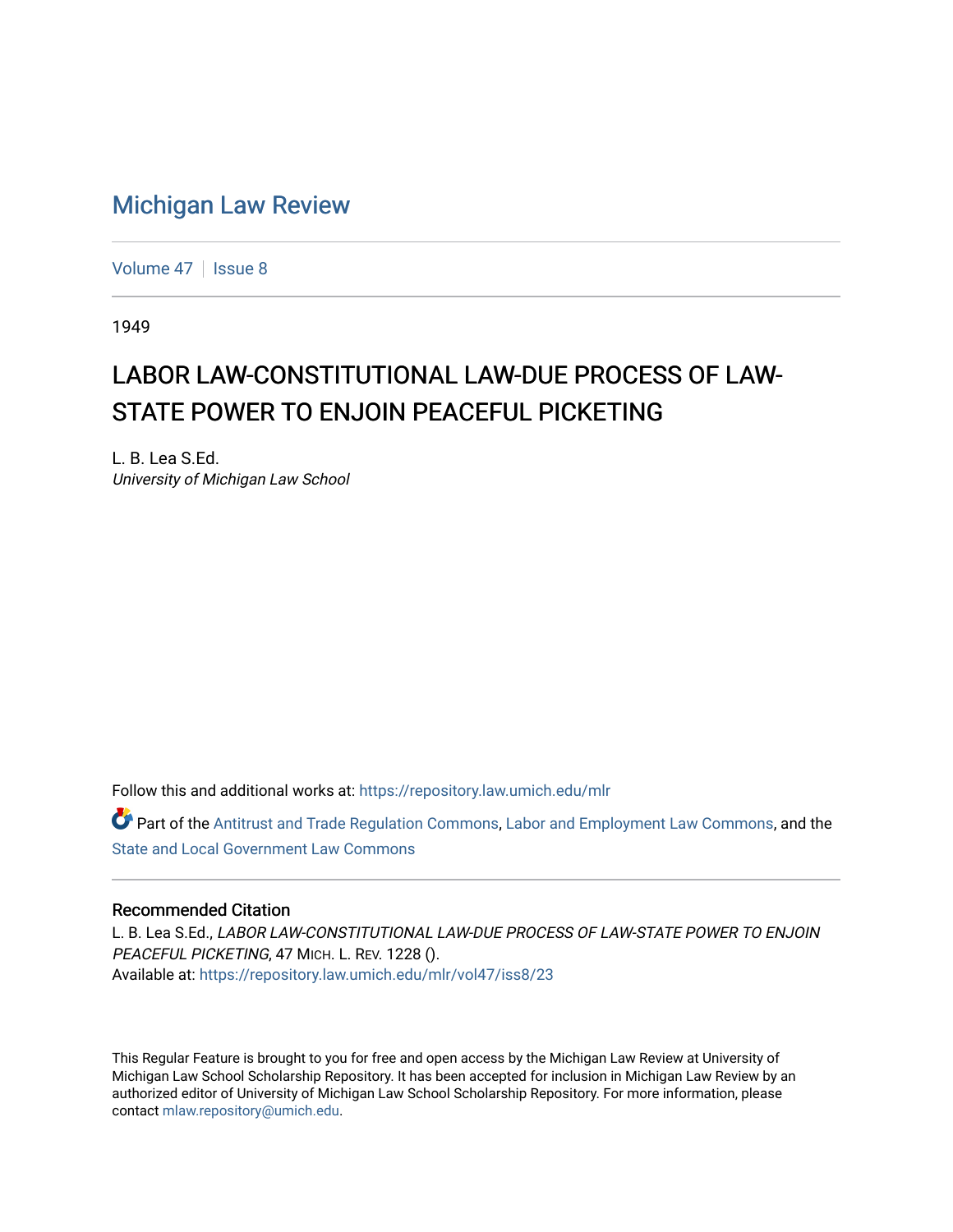LABOR LAW-CONSTITUTIONAL LAW-DUE PROCESS OF LAW-STATE POWER TO ENJOIN PEACEFUL PICKETING--Plaintiff was a wholesale ice distributor, selling ice to independent contractors. Defendants were members and officers of a union which represented many of the truck drivers employed by these peddlers. In carrying out a scheme to unionize all peddlers, defendants attempted to obtain plaintiff's agreement not to sell ice to non-union peddlers. Such an agreement would violate the state anti-trust law.1 On plaintiff's refusal, defendants peacefully picketed its plant. Plaintiff immediately suffered an 85% loss of business, and the state court granted it an injunction against the picketing.2 On appeal to the Supreme Court of the United States, *held,* affirmed. A state court may enjoin picketing which has as its principal object the violation of a valid state statute. *Giboney v. Empire Storage & Ice Co.* (U.S. 1949) 69 S.Ct. 684.

Ever since *Thornhill v. Alabama*<sup>3</sup> held that peaceful picketing was sufficiently akin to free speech to invoke the protection of the Fourteenth Amendment, the Supreme Court has had difficulty in determining the scope of this doctrine.<sup>4</sup> The Court has always purported to recognize that picketing has a duel nature as speech and economic warfare.<sup> $5$ </sup> It is the latter element which allows it to be regu-

1 Mo. Rev. Stat. Ann. (1939) §§8301, 8305.<br>2 357 Mo. 671, 210 S.W. (2d) 55 (1948).

<sup>2</sup> 357 Mo. 671, 210 S.W. (2d) 55 (1948).<br><sup>8</sup> 310 U.S. 88, 60 S.Ct. 736 (1940). See generally, Armstrong, ''Where Are We Going With Picketing'?" 36 CALIF, L. RBv. I (1948); Teller, ''Picketing and Free Speech," **56**  Harv. L. REv. 180 (1942); Dodd, "Picketing and Free Speech: A Dissent," 56 Harv. L. REv. 513 (1943); Teller, ''Picketing and Free Speech: A Reply," 56 HARv. L. REv. 532 (1943).

<sup>4</sup> Shortly after Thornhill v. Alabama, the Court decided that a state could prohibit picketing outside the "area of the industry within which a labor dispute arises.  $\ldots$ ." Carpenters & Joiners Union v. Ritter's Cafe, 315 U.S. 722 at 728, 62 S.Ct. 807 (1942). Within two years the Court unanimously upheld the right to picket a business even though it was conducted without the aid of any employees o£ the business. The Court said the defendants had a right to picket "regardless of the area of immunity as defined by state policy." Cafeteria Employees Union v. Angelos, 320 U.S. 293 at 295, 64 S.Ct. 126 (1943). The Ritter's Cafe case was not cited.

<sup>5</sup> Milk Wagon Drivers Union v. Meadowmoor Dairies, Inc., 312 U.S. 287, 61 S.Ct. 552 (1941); Carpenters & Joiners Union v. Ritter's Cafe, 315 U.S. 722, 62 S.Ct. 807 (1942); Bakery Drivers Local v. Wohl, 315 U.S. 769, 62 S.Ct. 816 (1942).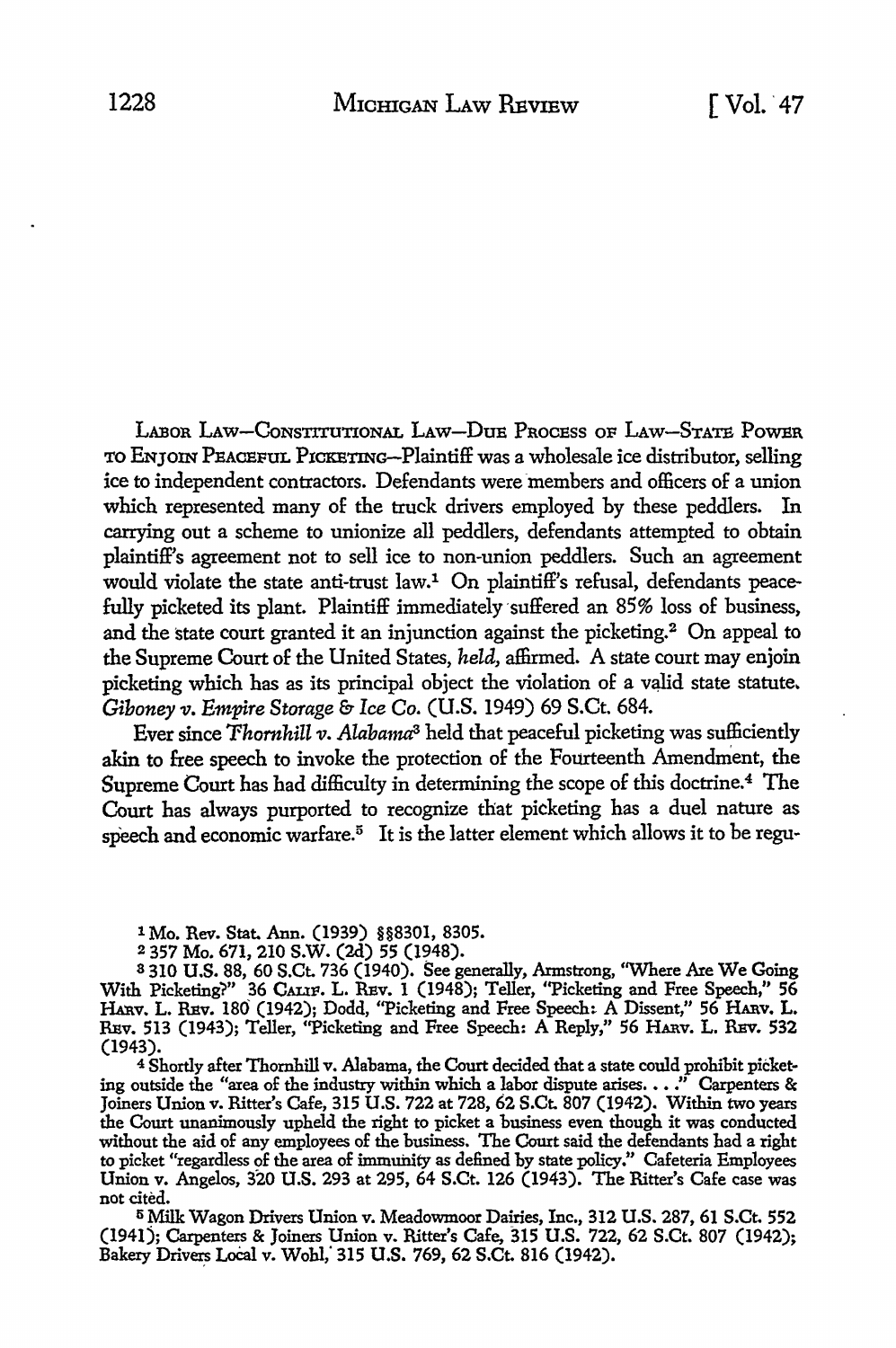1949<sup>]</sup> RECENT DECISIONS 1229

lated to an extent not permissible in the case of more orthodox forms of free speech. The principal case decides, for the first time, that peaceful picketing for an unlawful. objective may be enjoined. The decision rests squarely on the assumption that the union was exercising something more 'than free speech; it was using economic power to compel a result. To the Court the basic problem seemed to be "whether Missouri or a labor union has paramount constitutional power to regulate and govern the manner in which certain trade practices shall be carried on.  $\ldots$ ."<sup>6</sup> With this surprisingly new approach, the conclusion was foregone. Since the anti-trust law regulated economic affairs, the Court defers to the legislative determination that the statute was a rational means of accomplishing the proper legislative object.<sup>7</sup> As the only purpose of the picketing was to compel violations of a valid statute, it was enjoinable, the basis for sustaining the injunction being the "clear danger, imminent and immediate"8 that unless granted, the union would be controlling state policy.<sup>9</sup> On its facts the decision presents a striking contrast to *Bakery Drivers Local v. Wohl,* 10 which unanimously held picketing immune from state prohibition. One explanation for the seemingly inconsistent results may be that in the *Wohl* case the picketing violated no statute. *At* most only state common law policy was violated,<sup>11</sup> and the Court does not defer to judicially determined policy as it does to that announced by the legislature.12 Moreover, in the *Wohl* case the picketing had no effect on the business picketed, whereas in the principal case it all but ruined plaintiff's business. Adoption of the latter as a basis of distinction would mean that only unsuccessful picketing is con-

<sup>6</sup>Principal case at 691.

*1* See Nebbia v. New York, 291 U.S. 502, 54 S.Ct. 505 (1934).

s Principal case at 691.

<sup>9</sup> Although it is conceivable that plaintiff might continue to ignore the union's demands and allow its business to be ruined, such a course was unlikely, since all other wholesalers in the community had already acceded to the union's wishes and were violating the anti-trust law. Principal case at 685.

10 315 U.S. 769, 62 S.Ct. 816 (1942).

<sup>11</sup>The majority stated in the Wohl case that i£ the object were unlawful, perhaps the injunction would be justified. However, the Court did not think the New York courts had made it clear that the object was unlawful. 315 U.S. 769 at 774, 62 S.Ct. 816 (1942). The Supreme Court apparently thought the only reason New York had granted the injunction was because there was no ''labor dispute," as defined by the state anti-injunction statute. Cf. Opera on Tour, Inc. v. Weber, 285 N.Y. 348, 34 N.E. (2d) 349 (1941).

<sup>12</sup>Duplex Printing Co. v. peering, 254 U.S. 443 at 488, 41 S.Ct. 172 (1921); A.F. of L. v. Swing, 312 U.S. 321, 61 S.Ct. 568 (1941). In this respect, perhaps, the type of statute involved in the Thornhill case should be distinguished from that in the principal case. The Alabama statute was construed as forbidding all picketing near the scene of a labor dispute. This might well have been held "unreasonable legislation," unconstitutional even under the rule of Nebbia v. New York, 291 U.S. 502, 54 S.Ct. 505 (1934), without resorting to the "clear and present danger" test that is invoked where civil liberties are concerned. The Court conceded that a statute "narrowly drawn to cover the precise situation giving rise to thedanger" might be valid. Thornhill v. Alabama, 310 U.S. 88 at 105, 60 S.Ct. 736 (1940). By analogy, a "narrowly drawn" judge-made policy has also been upheld. Milk Wagon Drivers Union v. Meadowmoor Dairies, Inc., 312 U.S. 287, 61 S.Ct. 552 (1941).